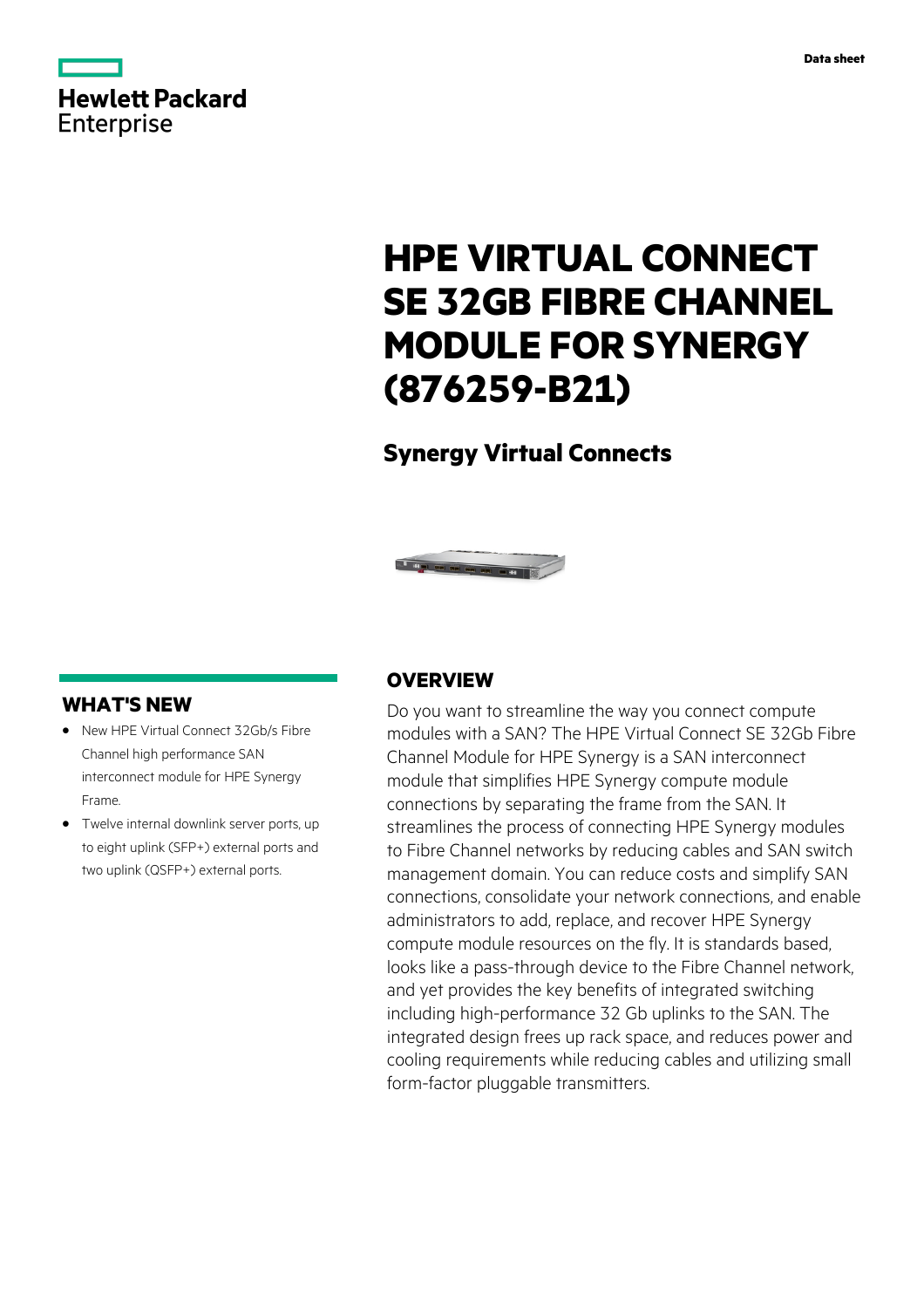### **FEATURES**

### **The Simplest Way to Connect Synergy Compute Modules to Fibre Channel Based SAN**

HPE Virtual Connect SE 32Gb Fibre Channel Module for HPE Synergy is compatible with N\_Port ID virtualization (NPIV) standards-based SAN switch products, providing high performance and end-to-end connections with your preferred SAN fabric.

Utilizing HPE OneView allows the SAN administrator to rapidly define available SANs, Synergy Compute Module connections, and manage Synergy Compute Module connection profiles.

Functions as a simple Fibre Channel Host Bus Adapter (HBA) to the SAN network while reducing cable complexity. Any change to the compute modules is transparent to its associated network, cleanly separating the Synergy Compute Modules from the SAN and relieving SAN Administrators from maintenance.

## **Technical specifications HPE Virtual Connect SE 32Gb Fibre Channel Module for Synergy**

| <b>Product Number</b>              | 876259-B21                                                                                                                                    |
|------------------------------------|-----------------------------------------------------------------------------------------------------------------------------------------------|
| <b>Performance</b>                 | 32 Gb/sec line speed, full duplex<br>Maximum frame size 2148 bytes (2112 byte payload)                                                        |
| <b>Connectors and cabling</b>      | QSFP+ and SFP+ optical hot-pluggable transceiver with LC connector                                                                            |
| <b>Power specifications</b>        | 12V @ 4.65A (56 W)                                                                                                                            |
| <b>Product Dimensions (metric)</b> | Width - 42.97 cm<br>Depth - 28.07 cm<br>Height - 2.75 cm                                                                                      |
| Weight                             | Approx 1.44 kg                                                                                                                                |
| Warranty                           | (3-3-3) Hardware Warranty - Three-year on-site warranty, normal business hours, next business day<br>response, and installation not included. |